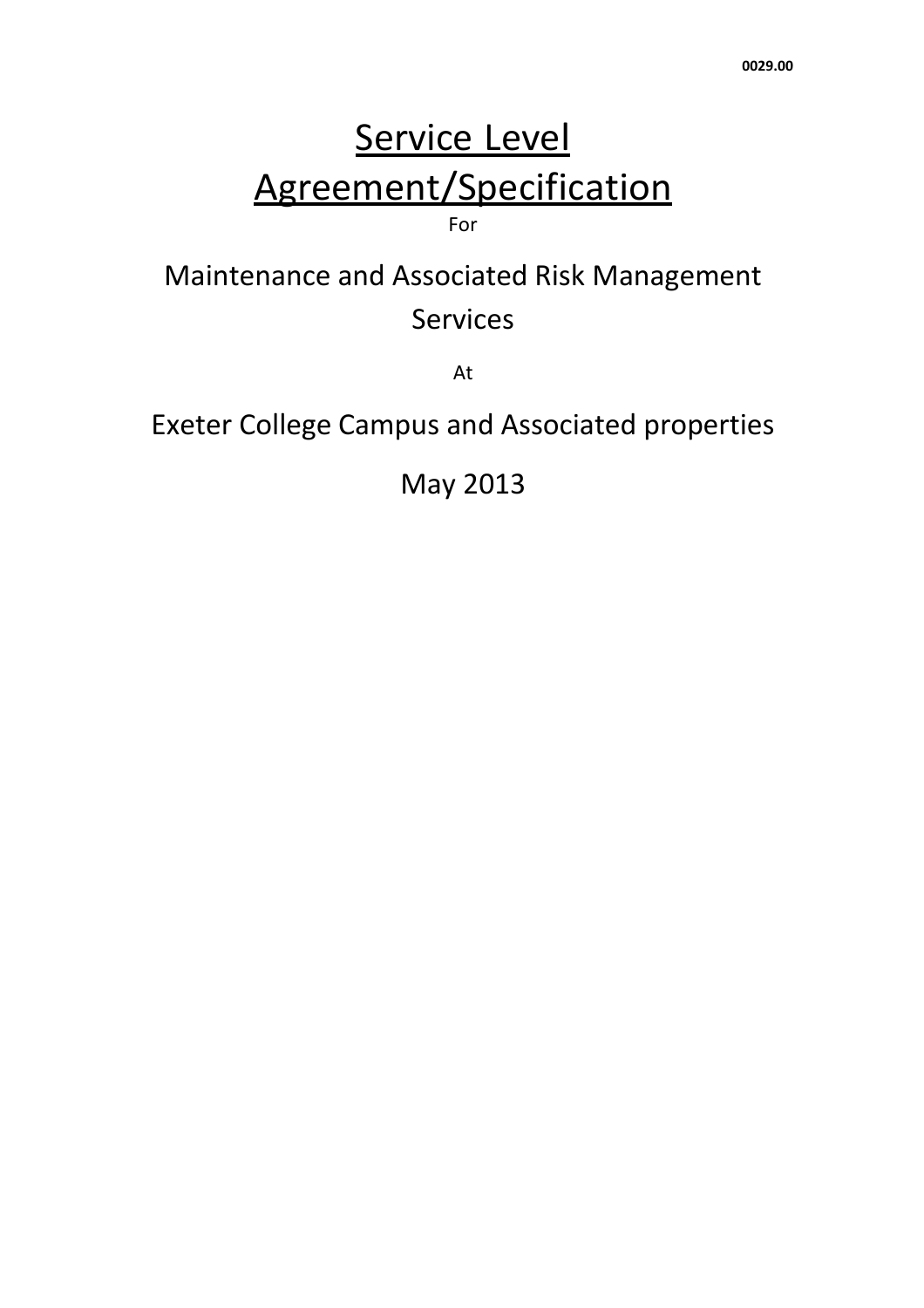#### **INDEX**

- **1. SCOPE**
- **2. MAINTENANCE SERVICE LEVELS**
- **a. Staffing**
- **b. Help Desk**
- **c. Planned Maintenance**
- **3. SERVICE SPECIFICATION**
- **a. General**
- **b. Maintenance Team**
- **c. Contract Labour**
- **4. REACTIVE MAINTENANCE**
- **5. ESTATE DATA REQUIREMENTS**
- **6. ESTATE EMERGENCY AND CONTINGENCY PLANNING**
- **7. MECHANICAL SERVICES**
- **a. General**
- **b. Heat Source Installations**
- **c. Heating Ventilating and Air-Conditioning Plant (HVAC)**
- **d. Hot and Cold Water Systems**
- **e. Fire Fighting Equipment**
- **f. Other Mechanical Equipment**
- **8. ELECTRICAL SERVICES**
- **a. Electrical Installations**
- **b. Distribution**
- **c. Lighting Installations**
- **d. Fire Alarm and Detection Systems**
- **e. Other Electrical Equipment/Systems**
- **9. LIFT AND ELEVATOR SERVICES**
- **a. General**
- **b. Downtime**
- **c. Trapped Persons**

#### **10. BUILDING MAINTENANCE**

- **a. General**
- **b. Strength and Stability**
- **c. Fire Resistance**
- **d. Thermal Insulation**
- **e. Sound Insulation**
- **f. External Appearance**
- **g. Security**
- **h. Site Drainage**
- **i. Planned Maintenance of Buildings**
- **j. Asbestos**
- **11. EXTERNALS**
- **a. Hard Surfaces and Areas**
- **b. Street Furniture**
- **c. Fences and Boundaries**
- **d. Trees**
- **e. Winter Weather**
- **f. Pest Control Service**

#### **12. RISK MANAGEMENT**

- **a. General**
- **b. Scope of Service**
- **c. Statement of Intent**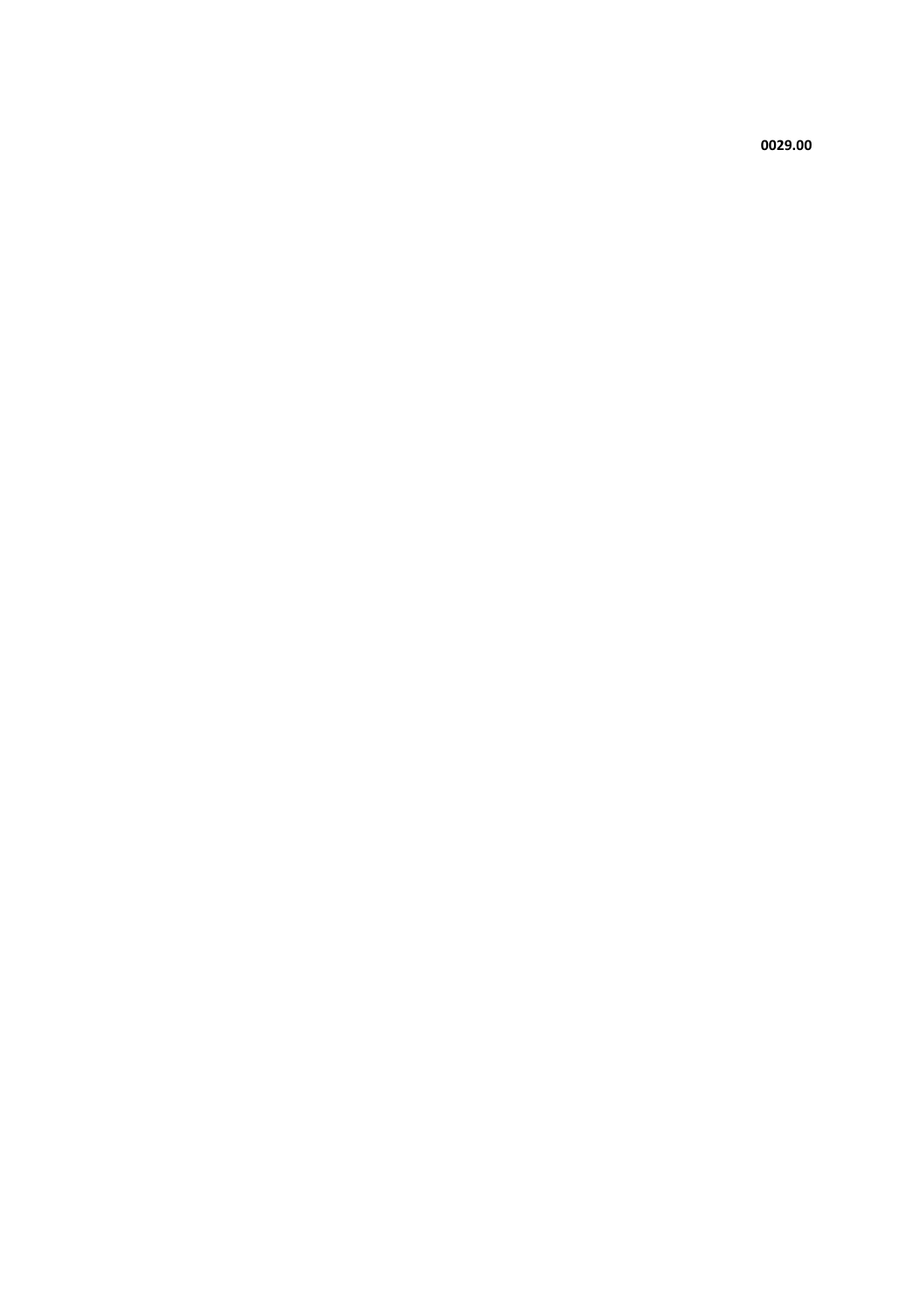# **1. Scope**

This agreement identifies the service levels that can be expected generally in all Exeter College accommodation. Accommodation includes graduate and under-graduate accommodation, fellow's rooms/sets, administration and staff areas, lecture rooms, dining and catering facilities, sanitary accommodation as well as all storage and circulation areas (including 'hard' areas within the grounds and external buildings and structures which includes roads, kerbs and fences).

This document does not cover alteration work, which will normally require discussion and planning before being programmed for action.

# **2. Maintenance Service Levels**

# **a. Staffing**

Maintenance staff will normally be on site Monday to Thursdays during the hours of 0730 to 1600 and Friday 0730 to 1500. Outside of these hours, should an emergency arise, the Porter's Lodge will be able to contact an appropriate tradesman. During Bank Holidays and set College closure periods the normal out-of-hours routine will apply.

# **C. Planned Maintenance**

Planned Maintenance activities will normally be carried out during the hours described above. This work includes daily, weekly, monthly, annual and other cyclical maintenance routines including re-decoration.

The Deputy Bursar will liaise with all relevant staff/personnel in advance of any planned works being carried out and will discuss or issue a programme of planned activity as appropriate to the task to be carried out.

Any deviations from the plan will be agreed between the Deputy Bursar and relevant staff.

# **3. Service**

# **Specification a. General**

Buildings, fabric, plant, equipment, and installed services must be maintained in accordance with a recognised planned preventive maintenance (PPM) system, maintenance manuals and manufacturer's recommendations. The PPM work will be carried out so as to ensure the absolute minimum interruption to the normal working of the College.

All maintenance functions must be carried out to comply with Health & Safety legislation, Department of Health and Department of Environment Transport & Regions Guidance. This must include any access requirements.

All work must be carried out to ensure that the College operates in a safe and comfortable environment. Contractors must adhere to all relevant College policies so far as these policies affect the work of maintenance discipline.

# **b. Maintenance Team**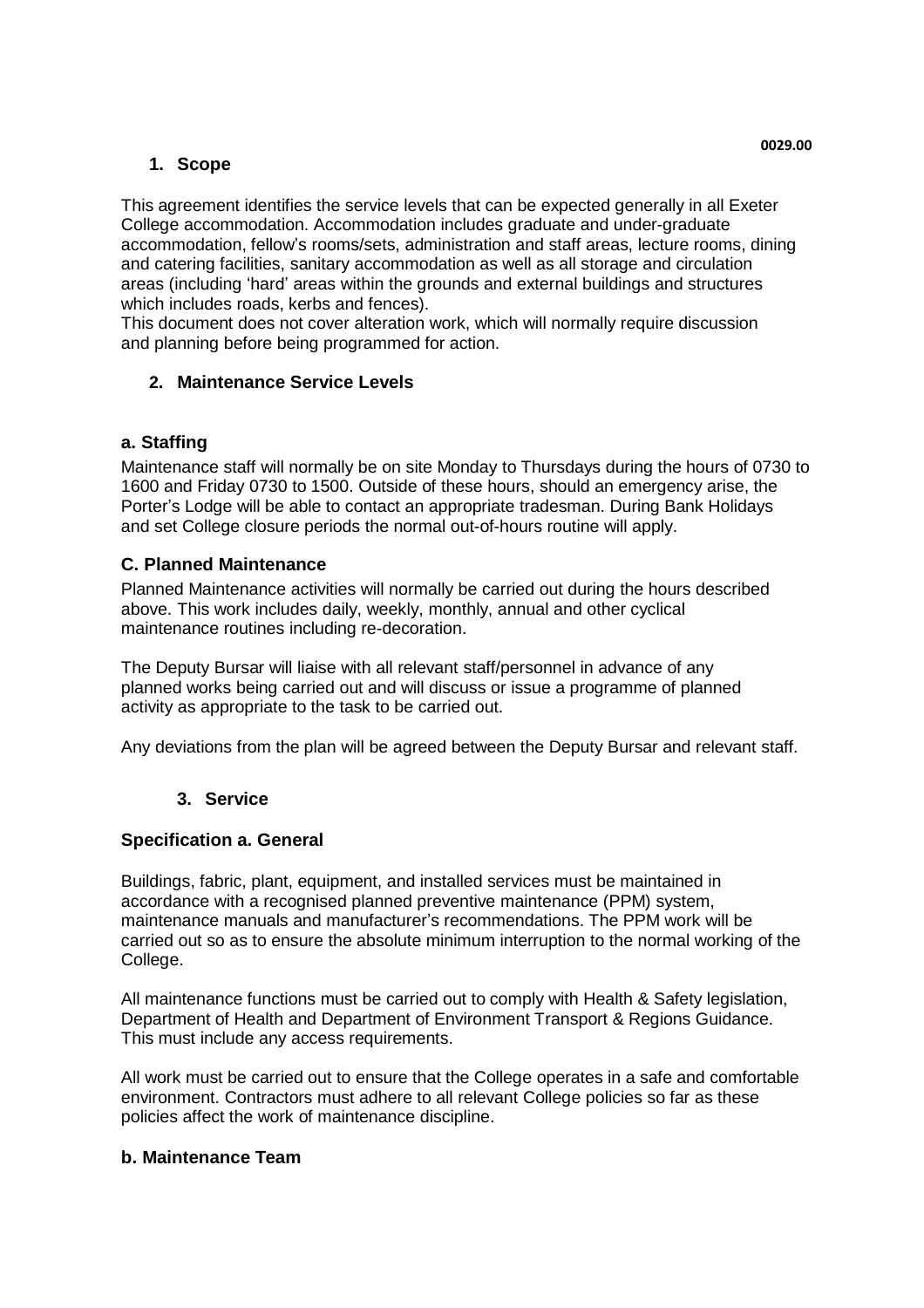In order to provide the required service the team must

- be: (a) of relevant and necessary skill mix
- (b) trained so as to provide the required level of service
- (c) adequate in providing a service to the site taking into account the usual operational constraints.
- (d) Sufficient to cover annual leave allowances, sickness and other absences

Staff must be:

- (a) courteous and polite to all official users of the College including staff, graduates and under-graduates, fellows and members of the public.
- (b) be visibly identified at all times when on duty
- (c) suitably attired for all weather and working environments when on duty

## **c. Contract Labour**

When the College employs contract labour on maintenance work, the contractors must provide not only insurance and construction tax details but also their Health & Safety policies. These details to be re-submitted on an annual basis.

Contractors staff must also adhere to the College 'Safety Rules for Contractors' which will include that they be:

- (a) courteous and polite to all official users of the College including staff, graduates and under-graduates, fellows and members of the public.
- (b) be visibly identified at all times when on duty
- (c) suitably attired for all weather and working environments when on duty

## **4. Reactive Maintenance**

Requests for reactive maintenance will be categorised by the Maintenance Department will be classified emergency, urgent or routine.

Emergency faults are those where there is an immediate and serious risk of injury to College users. Examples are exposed power cables, structural collapse and situations such as persons locked in rooms.

Urgent faults are those where there is a situation which significantly disrupts normal use of a room or area and includes situations such as localised power failures, heating and hot water interruption and building defects including attention to non-closing doors/nonoperating

locks.

Routine faults are those which have no immediate impact upon use of rooms or areas. These include cracked glass where still safe, doors requiring easing and minor building defects.

Response times are as follows:

**Emergency Fault:** response immediate – Fault rectified within 4 hours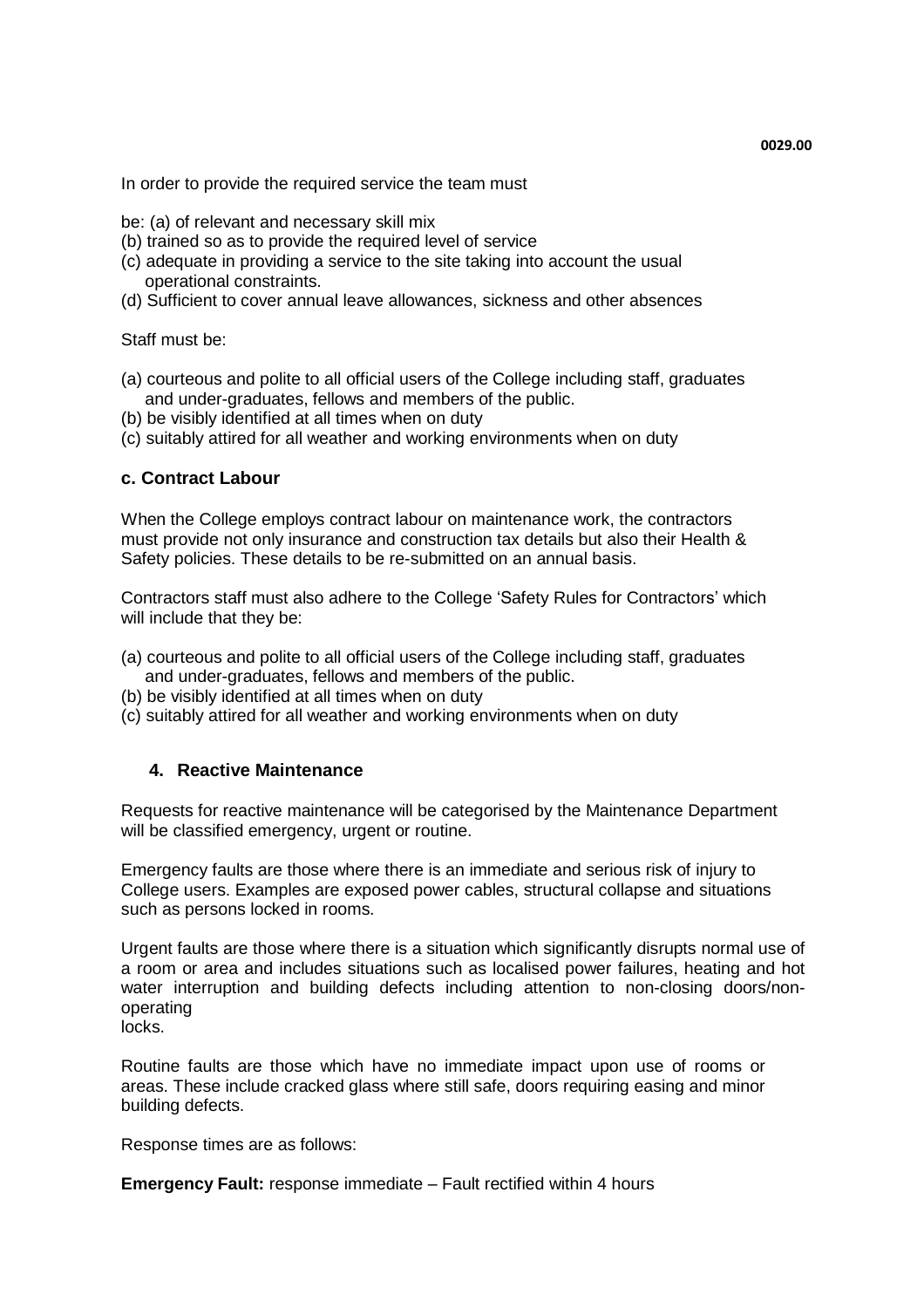**Routine Fault:** response within 2 working days – Fault rectified within 5 working days The purpose of the above is to ensure that labour is directed to the area where most needed given demands at any specific time.

In carrying out the reactive work the maintenance team will liaise with the user in order to minimise any disruption caused by the required work.

# **5. College Estate Data Requirements**

Estate data must be recorded and maintained on a regular basis. This information must be precise, definitive, and readily accessible being stored in an environment that affords protection to those records.

Such data must be available to ensure the College can complete any returns as required by others

Any information must be easily available to the College in both electronic and hard copy media.

Key information must be duplicated and kept safe and available remote from the site to allow for continued service should events occur which are unforeseen and would result in information loss. Electronic data is to be stored on College IT server.

Documentation concerning all statutory records and regulations must be kept up to date and accurate. They must be available for issue, on request, by the College at all times. Site data must be recorded and maintained to satisfy any returns required to be made by the College.

# **6. Estate Emergency and Contingency Planning**

The Deputy Bursar is responsible for updating/reviewing the Maintenance section of the College Emergency Procedure on an annual basis.

The Deputy Bursar will ensure that those staff likely to be involved in any emergency situation are trained and competent to complete safely any work required. Maintenance staff are to be appraised of the College Emergency Procedure.

# **7. MECHANICAL SERVICES**

## **a. General**

All work must be carried out in compliance with statutory regulations.

All work must be carried out to ensure that the College operates in a safe and comfortable environment.

## **b. Heat Source Installations**

In refurbished accommodation, heating systems must be maintained to operate satisfactorily and meet their design performance.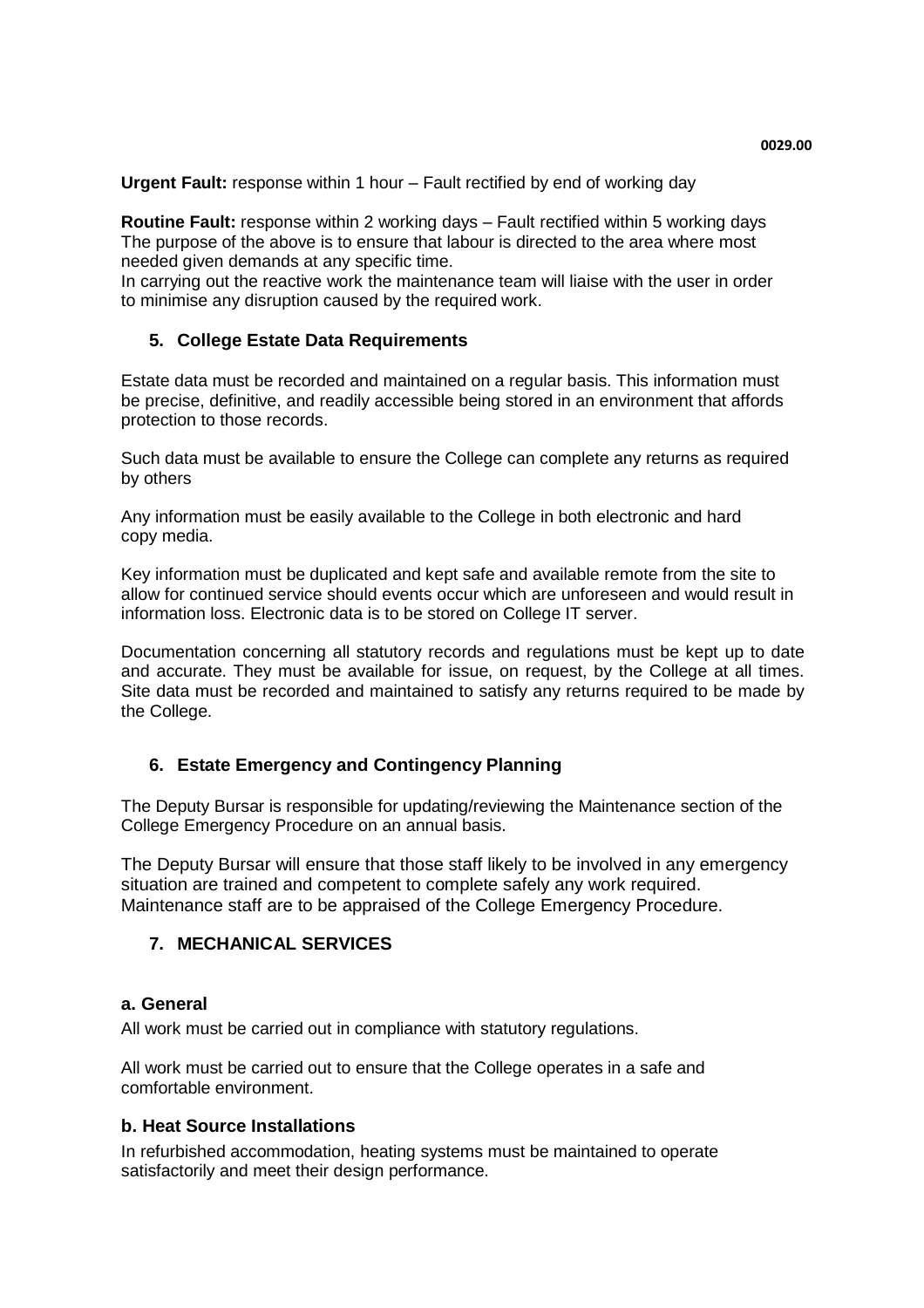In un-refurbished accommodation the entire heating system must be maintained to operate satisfactorily and to provide optimum performance.

# **c. Heating Ventilating and Air-Conditioning Plant (HVAC)**

HVAC systems in refurbished accommodation must be maintained to operate satisfactorily and meet their design performance.

In un-refurbished accommodation any heating system must be maintained to operate satisfactorily and to provide optimum performance.

## **d. Hot and Cold Water Systems**

Installations in refurbished accommodation must be maintained in good condition, the integrity of the systems must be protected and the installation must be maintained in full compliance with Health and Safety Executive Approved Code of Practice and Guidance L8 (The Control of legionella bacteria in water systems).

The installation must be maintained to comply fully with the requirements of all local water byelaws

8.4.3 Existing systems in un-refurbished accommodation must be maintained in good condition, the integrity of the systems must be protected and the installation must be maintained where appropriate in compliance with Health and Safety Executive Approved Code of Practice and Guidance L8.

The systems must be protected and insulated in accordance with the following**:**

Modern standard insulation must be maintained and repairs carried out using current day insulation standard and materials.

Earlier standard insulation must be carried out using current day insulation standard and materials when making a local repair.

## **e. Fire Fighting Equipment**

The Deputy Bursar must provide a planned inspection and maintenance schedule of fire fighting equipment and must maintain records of checks and defects found.

The records are to be in an electronic and hard copy format.

A set of fire extinguishers together with a fire blanket is required to be kept available for fire lecture purposes.

## **f. Other Mechanical Equipment**

Equipment must be maintained to meet the operating needs of the user and must be maintained in a safe condition.

Users must report Faults, damage, and malfunctions at the earliest opportunity.

# **8. ELECTRICAL SERVICES**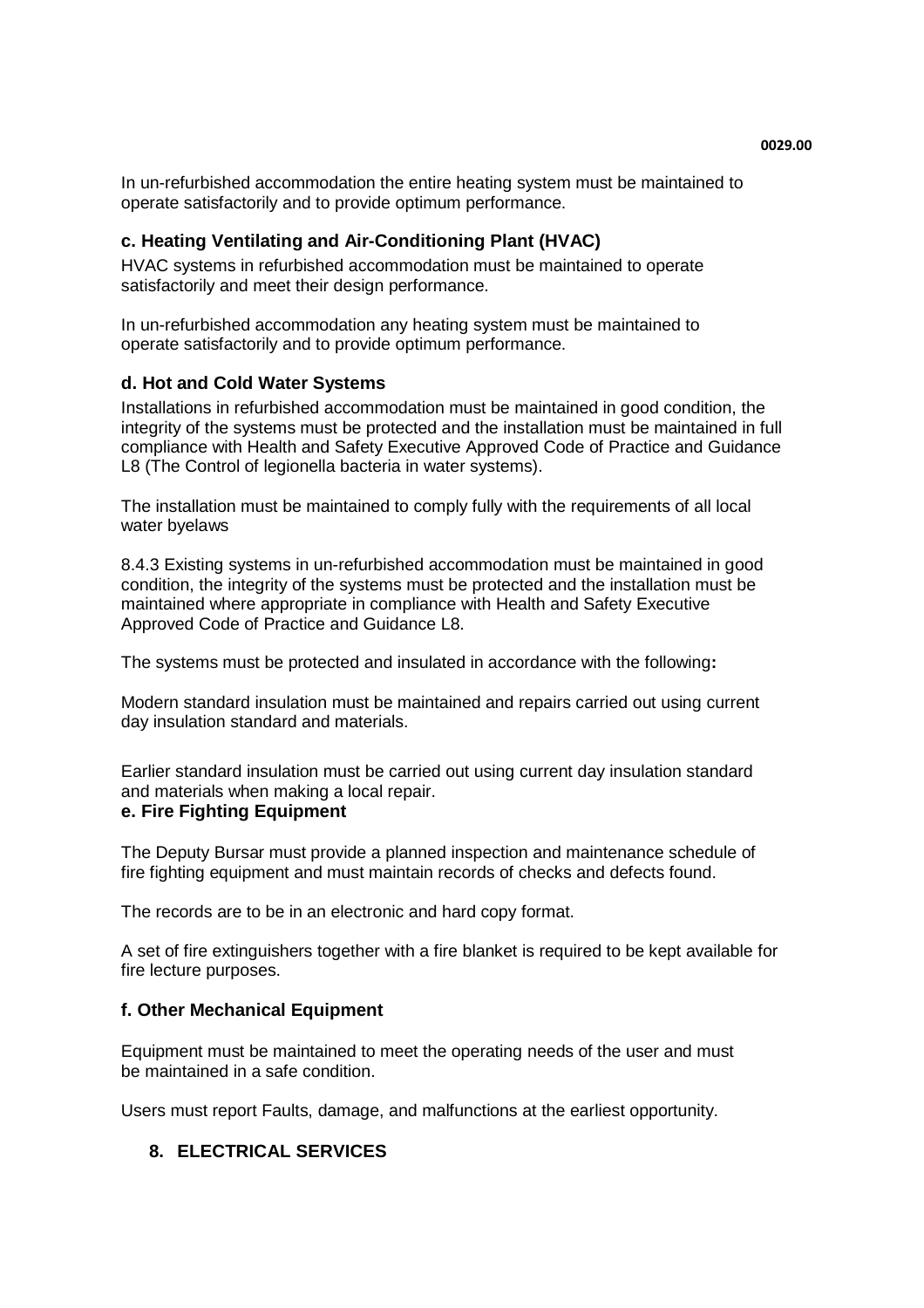# **a. Electrical Installations**

All new electrical installations must be maintained in accordance with the requirements of the Electricity at Work Regulations 1989 and HS(G)85 as they apply to the College.

# **b. Distribution**

The electrical distribution network must be maintained in good condition and the integrity of the system must be protected.

Maintenance of these systems must be carried out to ensure that all installations comply with standards as set down by CIBSE, the Electricity at Work Regulations and applicable sections of the IEE Regulations. It should be noted that installation standards across the College may vary given that refurbishment of the properties has been at different times and different IEE Regulations will therefore apply.

## **c. Lighting installations**

All lighting must be maintained to sustain its optimum

performance. The lighting installation must be maintained to

operate satisfactorily.

## **d. Fire Alarm and Detection Systems**

The site fire alarm system and supporting infrastructure must be maintained to comply with BS 5839 Part 1 2002

At all times the system must be fully maintained to achieve the highest possible serviceability and functionality.

Weekly system checks will be carried out on the main College campus and outlying buildings and records of these tests will be recorded.

At times the Deputy Bursar office will be required to organise fire drills which may include activation and re-setting of alarms.

## **e. Other Electrical Equipment/Systems**

The Deputy Bursar must ensure that all alarm and intruder systems and installations are maintained to operate in a satisfactory manner.

All equipment used by the College's personnel must be maintained in a safe condition and meet the reasonable operational needs of College staff.

All electrical appliances owned by the College must be checked and be in a safe condition before being used in accordance with College policy.

Reactive maintenance must be provided on demand. Users must report Faults, damage, and malfunctions at the earliest opportunity.

The Deputy Bursar office must carry out portable appliance testing in accordance with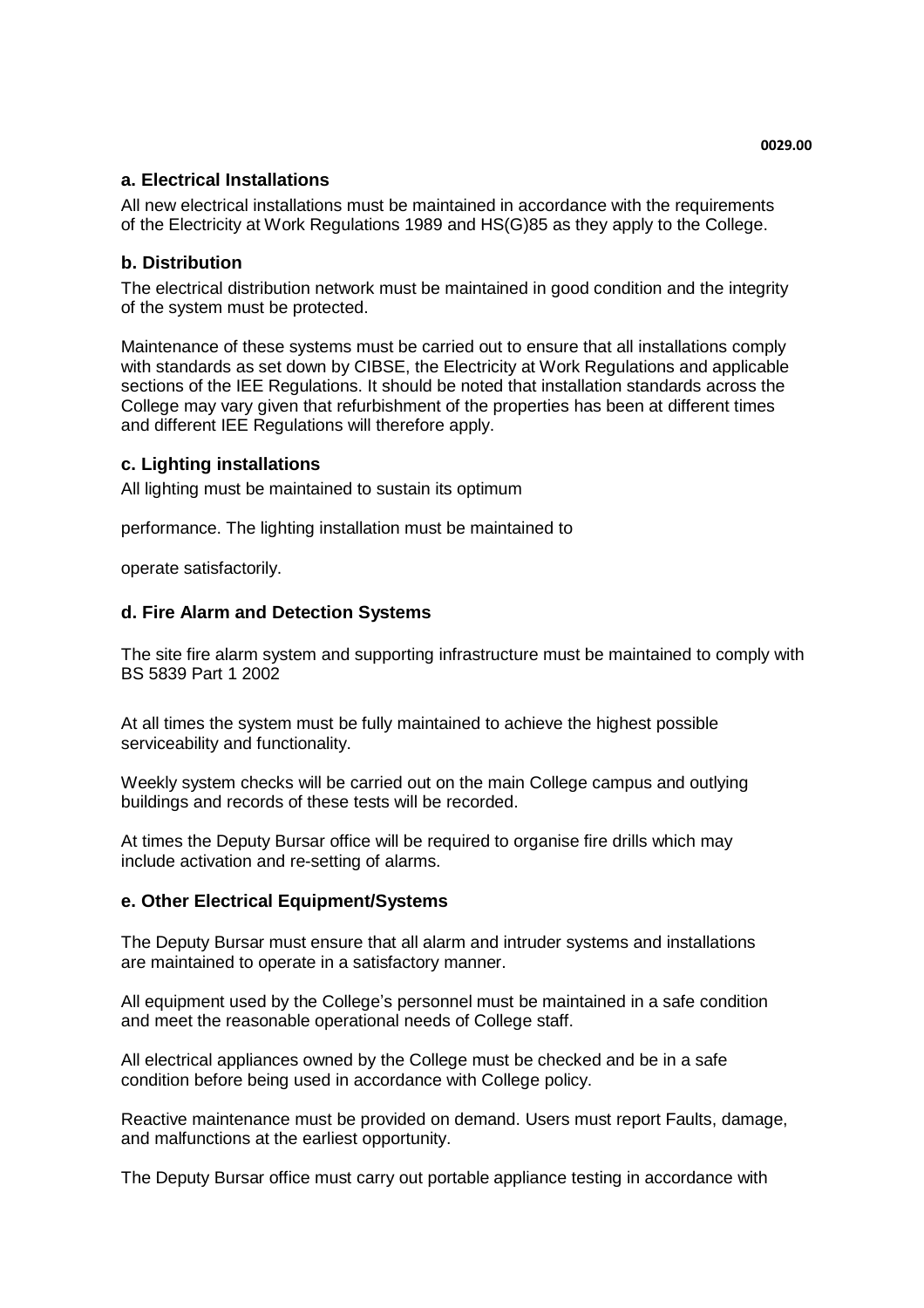The Electricity at Work Act 1989 and maintain a database register which should be readily available to the College all times.

# **9. LIFT AND ELEVATOR SERVICES (INCLUDING EVACUATION CHAIRS)**

## **a. General**

Lifts must be maintained to comply with statutory requirements to provide a safe and reliable service for users.

## **b. Downtime**

During normal College operating periods, downtime on existing lifts must be restricted to two days per month per lift; no more than twelve days per annum per lift except in the case of complex or major failure when the downtime may be unavoidable. Downtime as specified above does not include time required for statutory inspections and servicing.

### **c. Trapped Persons**

People trapped in lifts during the period 8am to 5pm Monday to Friday must be released within twenty minutes from notification to the Clerk of Works office. People trapped in lifts during other times must be released within thirty minutes*.*

# **10 BUILDING MAINTENANCE**

#### **a. General**

All buildings on site must be maintained to meet their functional requirements. Those functional requirements are:

## **b. Strength and Stability**

All buildings are to be maintained such that no part of the structure or its internal finishes are prone to partial or full collapse thereby compromising the integrity of those buildings.

Structural defects observed must be reported to the Bursar's and Deputy Bursar's office at the earliest opportunity.

### **c. Fire Resistance**

Building stock must be maintained so as not to compromise designed fire precaution standards.

Any fault condition which compromises any building elements forming part of any fire compartmentation must be given an urgent classification.

#### **d. Thermal Insulation**

Buildings must be maintained to ensure that the design performance of the building envelope is maintained.

#### **e. Sound Insulation**

Refurbished buildings must be maintained to ensure that the design performance of the building and its components are maintained.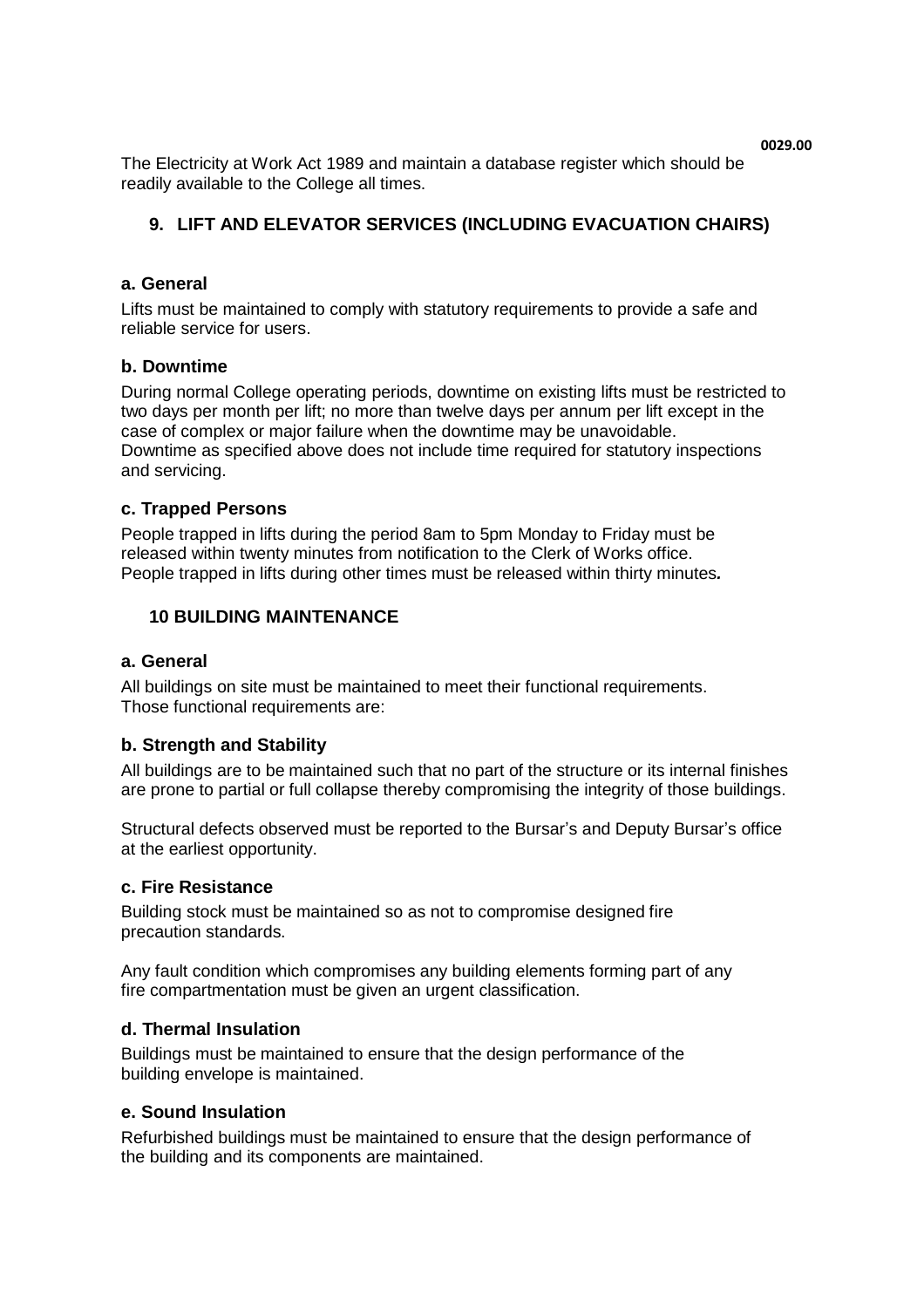Un-refurbished buildings must be maintained so as not to reduce any sound reduction or attenuation qualities. This to apply only to areas where increases in noise would compromise working conditions and confidentiality.

# **f. External Appearance**

The appearance of any new buildings must be maintained as built except for normal weathering effects.

Existing buildings must be maintained to prevent any further significant deterioration given the particular historical importance of the listed buildings.

## **g. Security**

Buildings must be maintained to ensure that the College or design requirements for security are not reduced or compromised.

Intruder alarms in existing buildings must be maintained to operate properly.

# **h. Site Drainage**

The site surface water, soil drainage systems, all access points, and their coverings must be maintained in good working order.

Sewage treatment plant and installations must be maintained to ensure that they operate to their optimum performance.

## **i. Planned Maintenance of Buildings**

An agreed planned preventive maintenance system is to be implemented to ensure the internal and external fabric of all buildings is maintained. The system must include planned maintenance of the following systems or components:

Fire resisting door sets

Fire Exit doors

Manhole covers and frames, open or grated gulleys and other foul-water drainage system components which if neglected are liable to lead to defects or unsafe situations. Main drain

runs and branches are not included except for main kitchen areas. For main drain runs and branches normal reactive maintenance requirements must apply.

Cleaning of roofs, gutters

An annual redecoration programme will be agreed with the College and implemented. This programme must be implemented with minimal disruption to the operation of the College.

The internal fabric must be maintained to provide a clean and pleasant environment. All door sets (doors, frames, linings etc) must be kept functional and maintained in good working order.

All windows must be kept functional and maintained in good working order.

All fixtures, fittings, and door furniture must be kept maintained in good working order. Attendance by the maintenance team to fix or maintain individual or personal fixtures such as pictures, furniture etc. will be carried out provided the person requesting the work is authorised to request such work.

## **j. Asbestos**

The Deputy Bursar is responsible for ensuring that the College is in full compliance with the Control of Asbestos Regulations 2006.

**0029.00**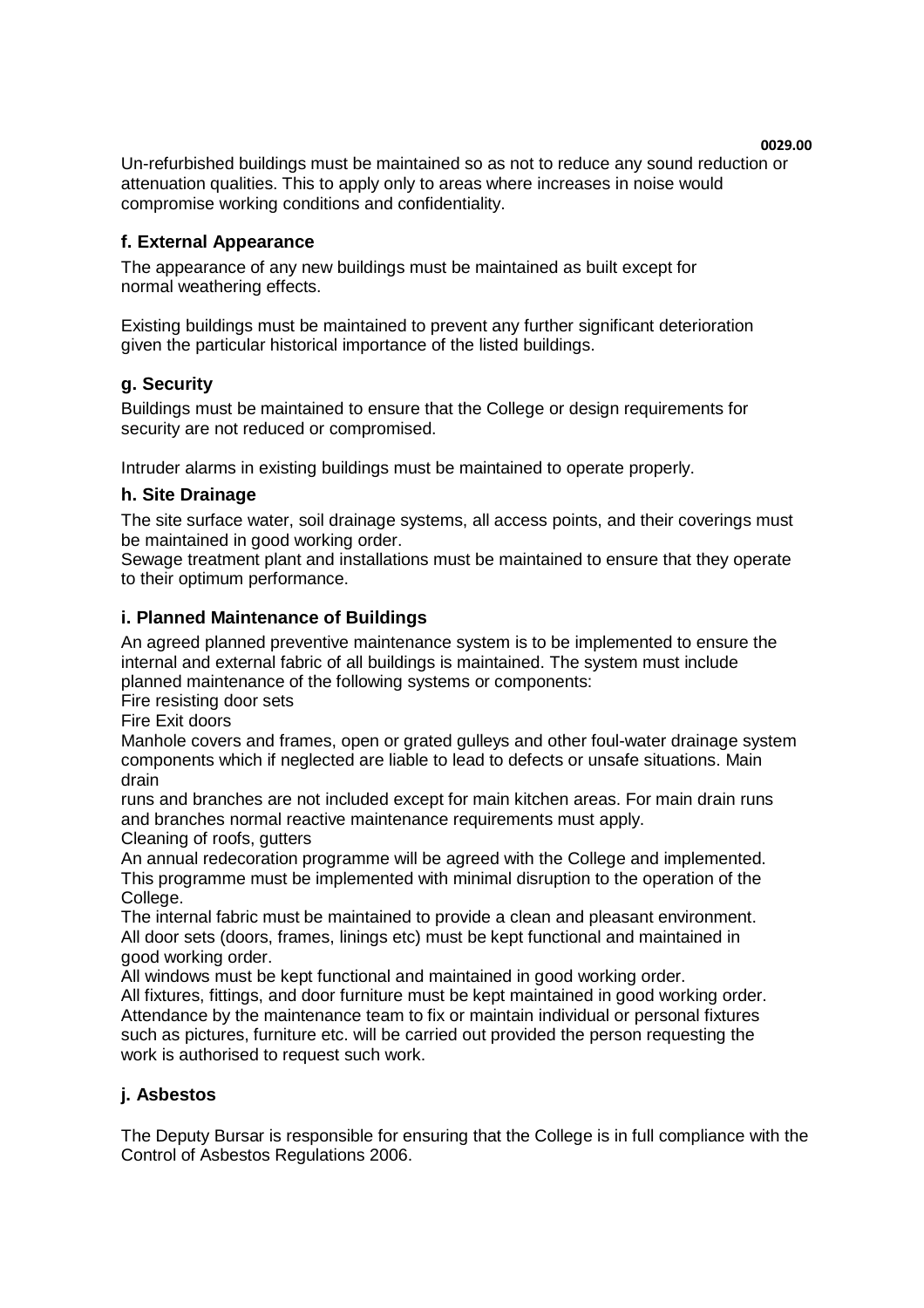The Deputy Bursar will maintain an Asbestos register as required and will ensure that all records on asbestos issues are readily available. Any contractor working on College sites

will be provided with access to this register or that part of it which covers an area where they

will be working.

The Deputy Bursar must ensure that contractors employed to carry out work on asbestos products or components are licensed to carry out the work.

# **11 EXTERNALS**

### **a. Hard surfaces and Areas**

All roads, paths, car parks and other 'hard' areas must be regularly maintained.

As well as for buildings, roads, paths, car parks and other hard areas must be maintained to perform their function and be safe to use.

## **b. Street Furniture**

All street furniture, fixed and moveable, must be kept maintained and in working order.

### **c. Fences and Boundaries**

Fences and site boundaries must be maintained in a safe, functional and good condition by undertaking both planned and reactive maintenance.

### **d. Trees**

All trees must be surveyed for condition on an annual basis and the findings of the surveys must be available to the Gardens Committee for appropriate action.

Trees must be kept in such a condition that they present no danger or hazard to staff, public, visitors or site neighbours.

#### **e. Winter Weather**

The maintenance team will, assisted by Quad Scouts if necessary, keep all roads, paths, and car parks free from ice and snow in accordance with the College procedure.

#### **f. Pest Control Service**

The Deputy Bursar's office shall use appropriate measures to rid the College of Pests and thereafter work to maintain a satisfactory Pest free environment.

The Deputy Bursar will ensure that the College is a Pest free environment as far as reasonably possible.

After each and every visit, the College contractor will ensure there is a written report on the findings of the inspections and the steps to be taken in respect of each finding, such a report must be available to be inspected by the College 7 days after the visit.

The contractor shall keep a record of the pesticides to be used in the provision of the service. This record is to be available for inspection by the College.

The contractor shall only use those pesticides, which have been approved under the relevant legislation or guidance.